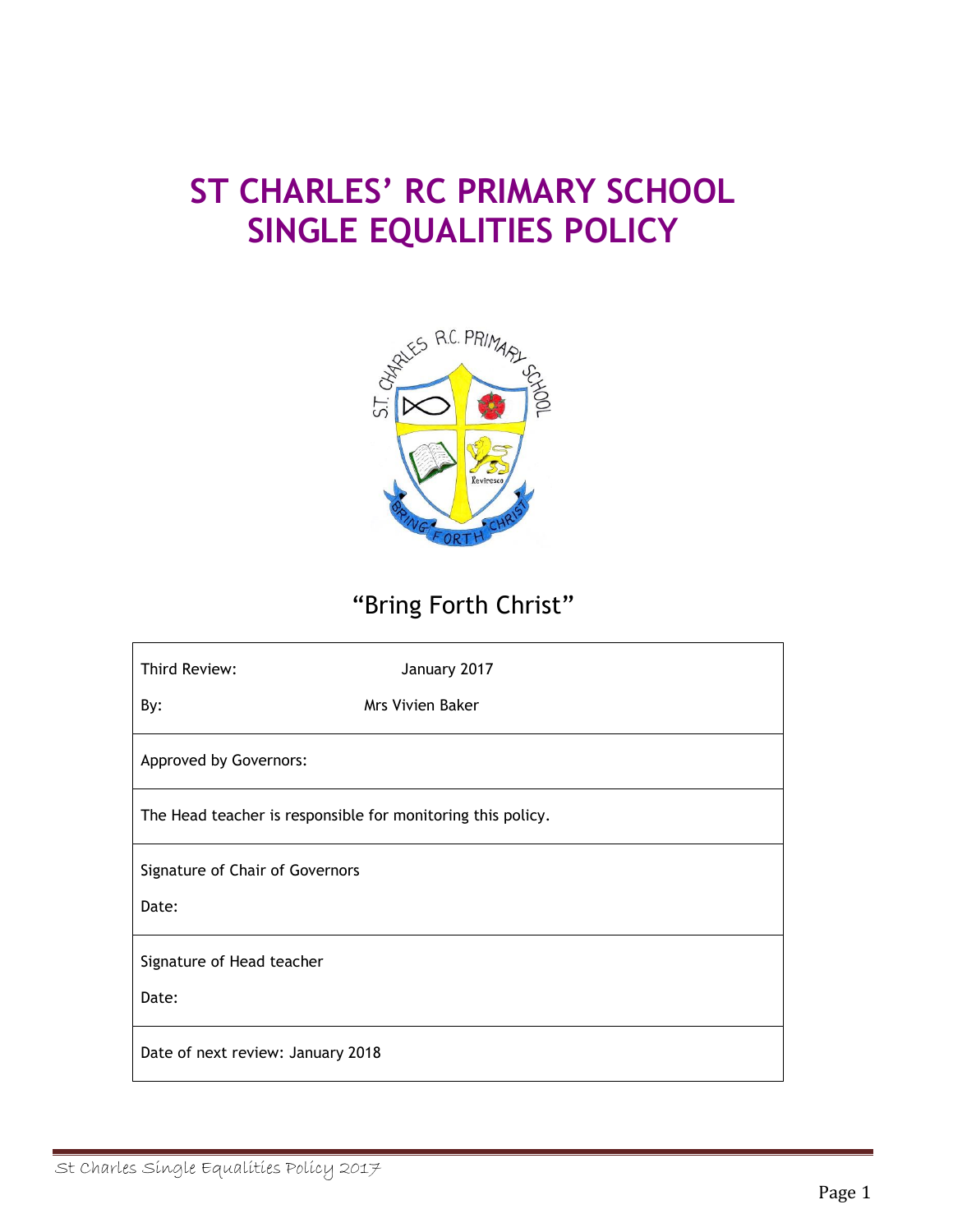# **1 Statement of principles**

The policy outlines the commitment of the staff, pupils and governors of St Charles' RCP School to ensure that equality of opportunity is available to all members of the school community. For our school this means not simply treating everybody the same but understanding and tackling the different barriers which could lead to unequal outcomes for different groups of pupils in school, whilst celebrating and valuing the achievements and strengths of all members of the school community. These include:

- Pupils
- Staff
- Parents/carers
- The governing body
- Multi-agency staff linked to the school
- Visitors to school
- Students on placement

We believe that equality at our school should permeate all aspects of school life and is the responsibility of every member of the school and wider community. Every member of the school community should feel safe, secure, valued and of equal worth.

At St Charles' RCP School, equality is a key principle for treating all people fairly and creating a society in which everyone has the opportunity to fulfil their potential irrespective of their gender, ethnicity, disability, religion or belief, sexual orientation, age or any other recognised area of discrimination.

#### Our Mission Statement

**St Charles' School is a Catholic School where we share our life in Christ in the growing knowledge that Jesus loves us. Our school is a place where everyone is able to feel welcomed, valued, secure, loved and happy. Everyone who comes into our school will be treated with respect. We remember that Jesus said, "Treat others as you would like them to treat you."**

We value and develop everyone's talents and skills, celebrating each other's achievements and sharing each other's worries and joys. We provide a broad and balanced curriculum, striving for quality learning whilst seeking to create an ethos, which stimulates interest, enthusiasm and offers pupils the opportunities to live and learn with our Catholic traditions.

All staff aim to work as a team to build the best relationships with pupils, colleagues, our parents, governors, parishioners and the wider community. Staff and pupils care and support each other in our happy school family.

Our motto is "Bring Forth Christ" which we aim to do by seeing the best in everyone we meet each day.

#### **2 School in Context**

There are 187 boys and girls on the school roll who are predominantly from White British families. There are a small number of children who are Polish and who are learning English as an additional language. The make-up of the Governing Body is also White British. There are a small number of pupils with a disability at present. The school is accessible to all through the numerous entrances and the lift to the upper floor. There are currently no children in care.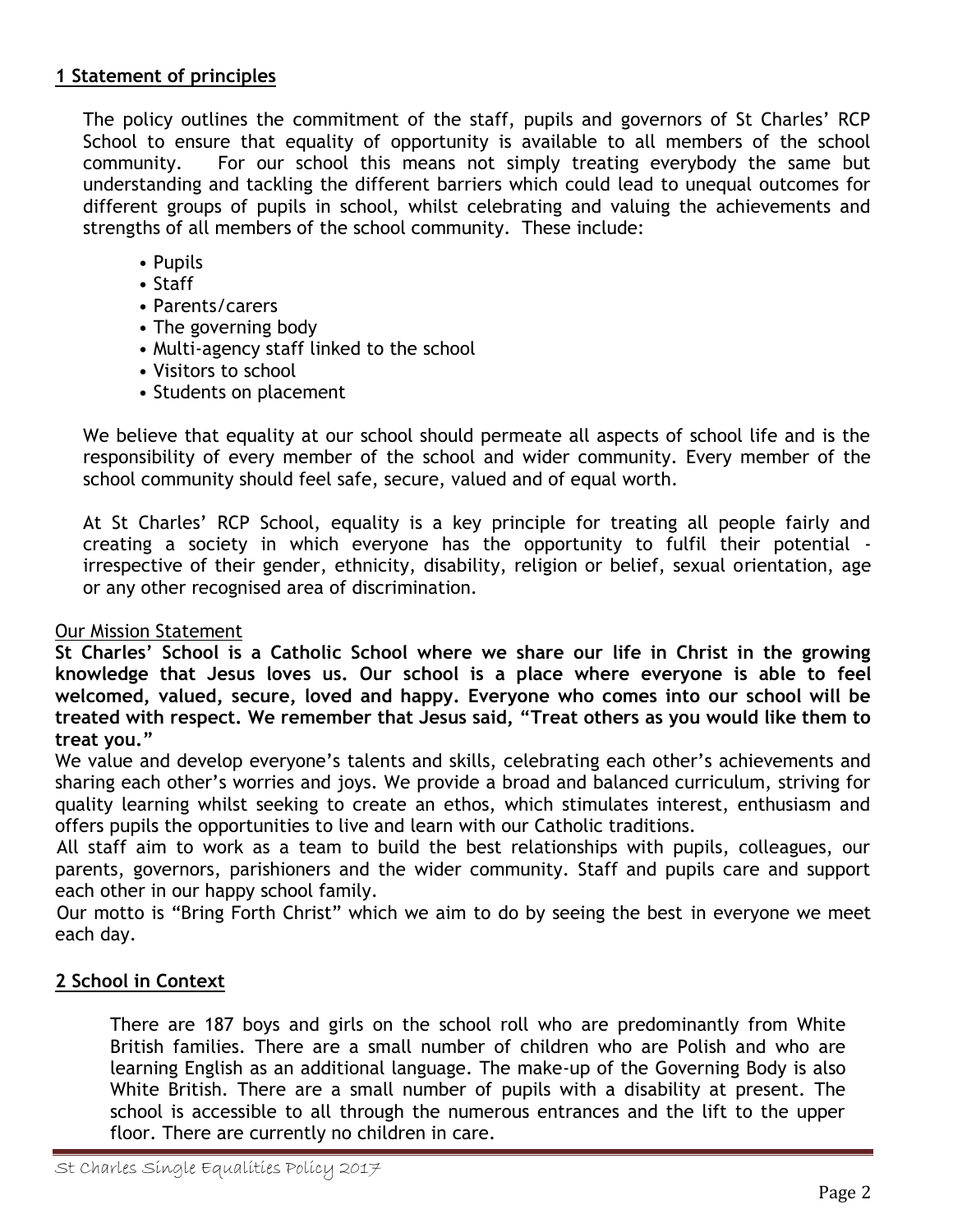# **3 Ethos and Atmosphere**

- At St Charles' RCP School, the leadership of the school community will demonstrate mutual respect between all members of the school community
- There is an openness of atmosphere which welcomes everyone to the school
- All within the school community will challenge any type of discriminatory and/or bullying behaviour, eg through unwanted attentions (verbal or physical) and unwelcome or offensive remarks or suggestions
- All pupils are encouraged to greet visitors to the school with friendliness and respect
- The displays around the school are of a high quality and reflect diversity across all aspects of equality of opportunity and are frequently monitored
- Provision is made to cater for the spiritual needs of all the children through planning of assemblies, classroom based and externally based activities.

# **4 Policy Development**

This policy applies to the whole school community. It has been drawn up as a result of the outcomes of a transparent process and through consultation with all staff and Governors.

# **5 Monitoring and Review**

St Charles' RCP School is an inclusive school, working towards greater equality in the whole school community. We use the curriculum and teaching to enhance the self-esteem of all those it serves and to provide a learning environment in which each individual is encouraged to fulfil her or his potential.

We collect and analyse a range of equality information for our pupils/students:

- Attainment data
- Attendance data
- Exclusions and truancy
- Involvement with extended learning
- Children receiving free school meals
- Parental involvement, for example by attending Parents' Evenings

We make regular assessments of pupils' learning and use this information to track pupils' progress, as they move through the school. As part of this process, we regularly monitor the performance of different groups, to ensure that all groups of pupils are making the best possible progress. We use this information to adjust future teaching and learning plans, as necessary.

Resources are available to support groups of pupils where the information suggests that progress is not as good as it should be. The governing body receives regular updates on pupil performance information.

School performance information is compared to national data and local authority data, to ensure that pupils are making appropriate progress when compared to all schools, and to schools in similar circumstances.

As well as monitoring pupil performance information, we also regularly monitor a range of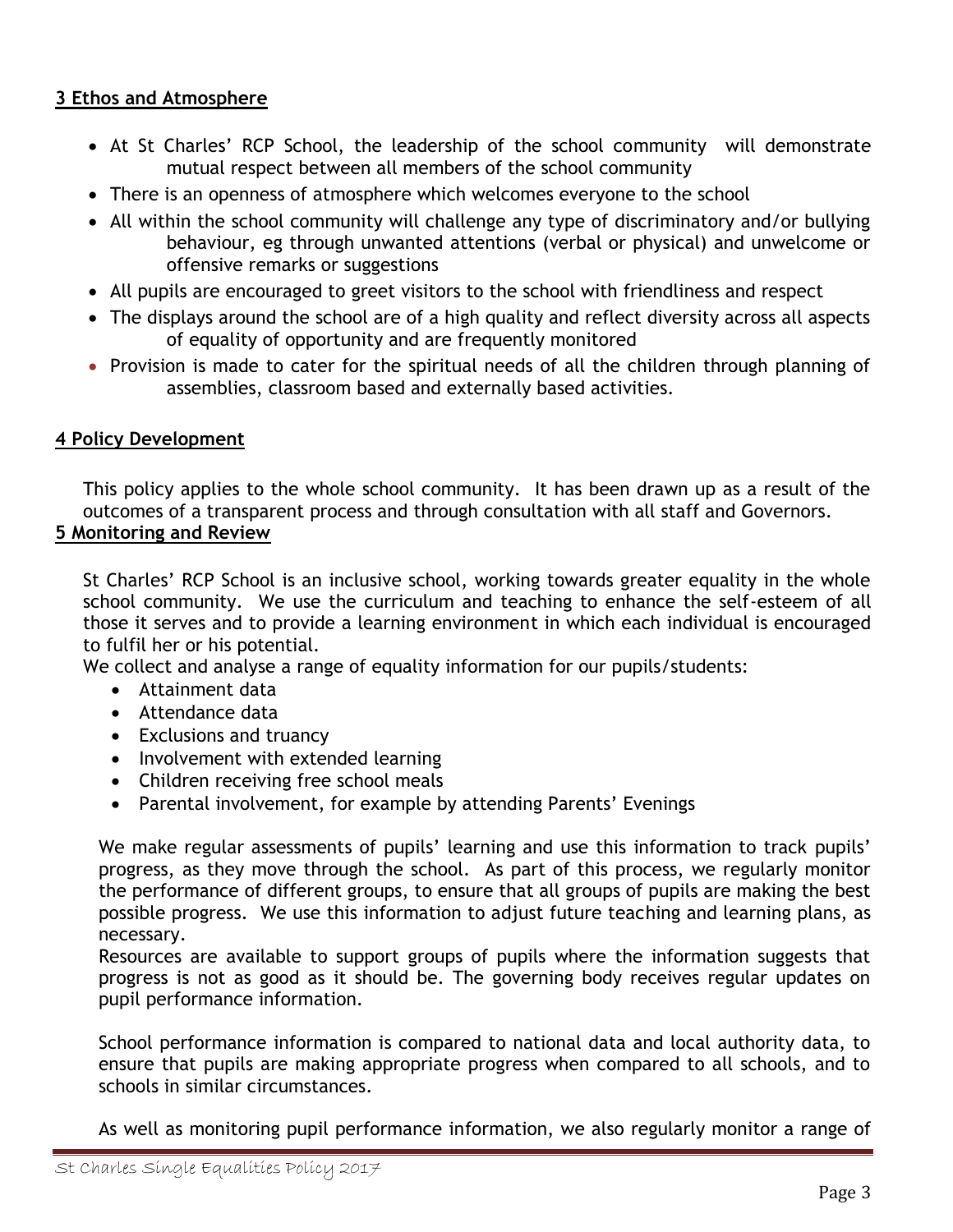other information. This relates racism, disabilism, sexism, homophobia and all forms of bullying.

Our monitoring activities enable us to identify any differences in pupil performance and provide specific support as required, including pastoral support. This allows us to take appropriate action to meet the needs of specific groups in order to make necessary improvements.

St Charles' RCP School is also committed to providing a working environment free from discrimination, bullying, harassment and victimisation. We aim to recruit an appropriately qualified workforce and establish a governing body that is representative of all sections of the community in order to respect and respond to the diverse needs of our population. In line with the Employment Duty, we collect information on staff in post, and applicants for employment, training and promotion. This is best practice in order to identify potentially discriminatory practice.

We collect and analyse a range of profile information for our staff and governors:

- Applicants for employment
- Disciplinary and grievance cases
- Staff appraisal
- Exit interviews

Confidentiality is maintained in all cases. There are no significant issues from the analysis of the data.

Due regard is given to the promotion of equality in the School Improvement Plan. The person responsible for the monitoring and evaluation of the policy and action plan is the Head teacher, Mrs Baker.

Their role is to:

- Lead discussions, organise training, update staff in staff meetings, support discussions
- Work with the governing body on matters relating to equality
- Support evaluation activities that moderate the impact and success of this policy

#### **6 Developing Best Practice**

#### **Learning and Teaching**

We aim to provide all our pupils with the opportunity to succeed, and to reach the highest level of personal achievement. To do this, teaching and learning will:

- Provide equality of access for all pupils and prepare them for life in a diverse society
- Use materials that reflect a range of cultural backgrounds, without stereotyping
- Use materials to promote a positive image of and attitude towards disability and disabled people
- Promote attitudes and values that will challenge discriminatory behaviour
- Provide opportunities for pupils to appreciate their own culture and religions and celebrate the diversity of other cultures
- Use a range of sensitive teaching strategies when teaching about different cultural and religious traditions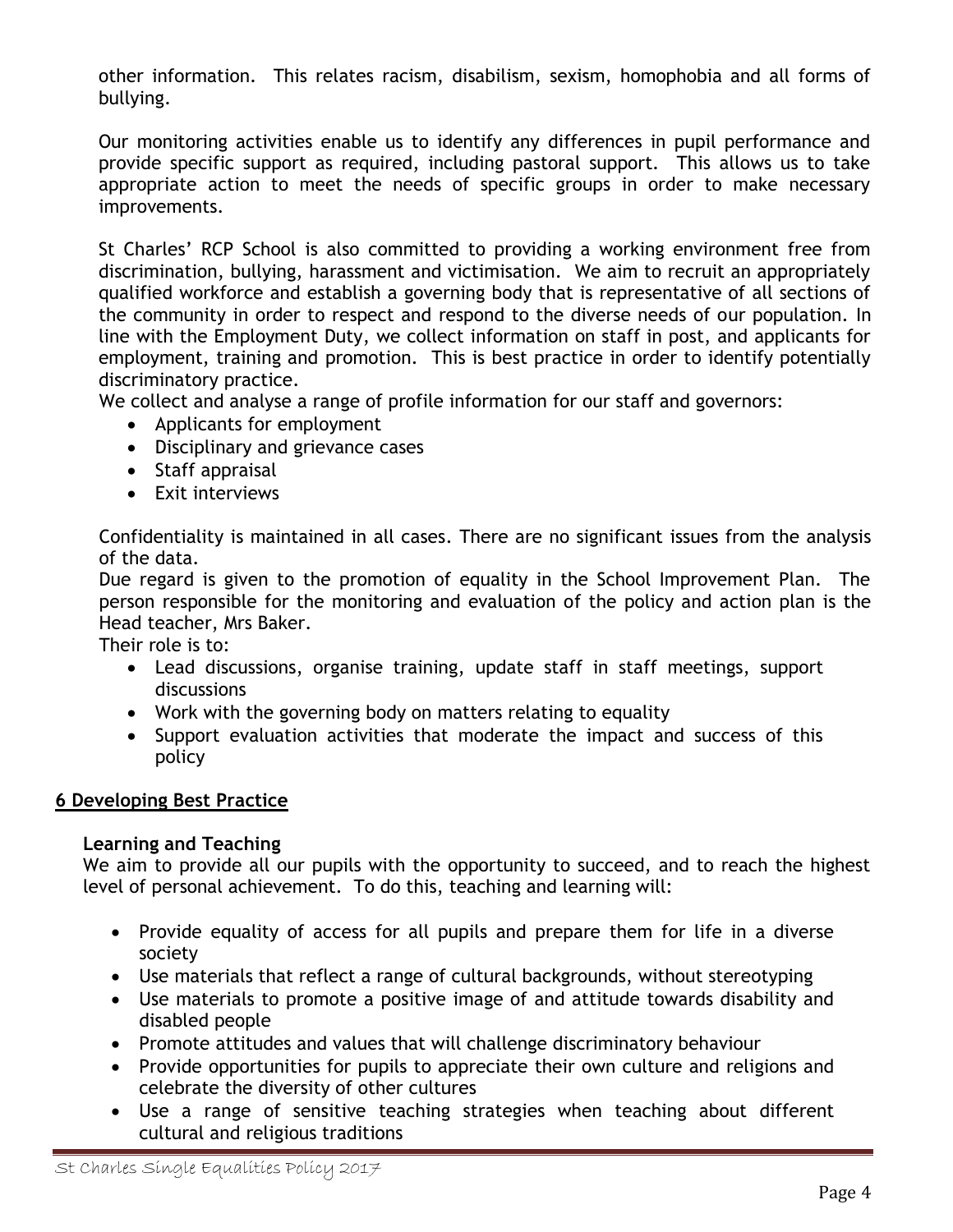- Develop pupils advocacy skills so that they can detect bias, challenge discrimination, leading to justice and equality
- Ensure that the whole curriculum covers issues of equality and diversity;
- All subject leaders' departments, where appropriate, promote and celebrate the contribution of different cultures to the subject matter
- Seek to involve all parents in supporting their child's education
- Provide educational visits and extended learning opportunities that involve all pupil groups
- Take account of the performance of all pupils when planning for future learning and setting challenging targets
- Make best use of all available resources to support the learning of all groups of pupils
- Identify resources and training that support staff development

# **Learning Environment**

There is a consistently high expectation of all pupils regardless of their gender, ethnicity, disability, religion or belief, sexual orientation, age or any other recognised area of discrimination. All pupils are encouraged to improve on their own achievements and not to measure themselves against others. Parents are also encouraged to view their own children's achievements in this light.

- Teacher enthusiasm is a vital factor in achieving a high level of motivation and good results from all pupils
- Adults in the school provide good, positive role models in their approach to all issues relating to equality of opportunity
- The school places a very high priority on the provision for special educational needs and disability.
- We meet all pupils' learning needs including the more able by carefully assessed and administered programmes of work
- The school provides an environment in which all pupils have equal access to all facilities and resources
- All pupils are encouraged to be actively involved in their own learning
- A range of teaching methods are used throughout the school to ensure that effective learning takes place at all stages for all pupils
- Consideration will be given to the physical learning environment both internal and external, including displays and signage

# **Curriculum**

At St Charles' RCP School, we aim to ensure that:

- Planning reflects our commitment to equality in all subject areas and cross curricular themes promoting positive attitudes to equality and diversity
- Pupils will have opportunities to explore concepts and issues relating to identity and equality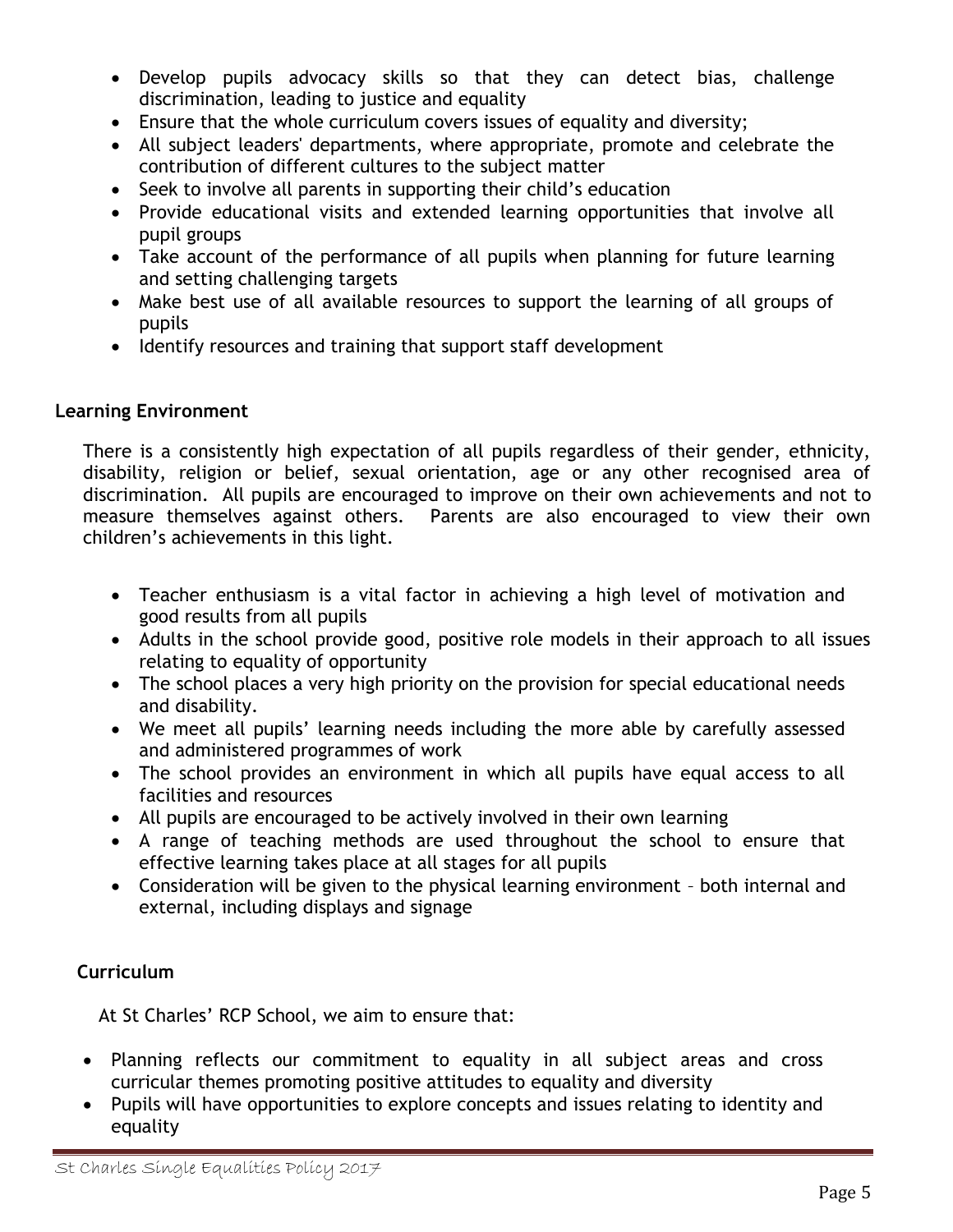- Steps are taken to ensure that all pupils have access to the mainstream curriculum by taking into account their cultural, backgrounds, linguistic needs and learning styles
- All pupils have access to qualifications which recognise attainment and achievement and promote progression

### **Resources and Materials**

The provision of good quality resources and materials within St Charles' RCP School is a high priority. These resources should:

- Reflect the reality of an ethnically, culturally and sexually diverse society
- Reflect a variety of viewpoints
- Show positive images of males and females in society
- Include non-stereotypical images of all groups in a global context
- Be accessible to all members of the school community

### **Language**

We recognise that it is important at St Charles' RCP School that all members of the school community use appropriate language which:

- Does not transmit or confirm stereotypes
- Does not offend
- Creates and enhances positive images of particular groups identified at the beginning of this document
- Creates the conditions for all people to develop their self esteem
- Uses accurate language in referring to particular groups or individuals and challenges in instances where this is not the case

# **Extended Learning Opportunities**

It is the policy of this school to provide equal access to all activities from an early age.

We undertake responsibility for making contributions to extended learning opportunities and are aware of the school's commitment to equality of opportunity (e.g. sports helpers) by providing them with written guidelines drawn from this policy.

We ensure that all such non staff members who have contact with children adhere to these guidelines.

# **Provision for Bi-lingual Pupils**

We undertake at St Charles' RCP School to make appropriate provision for all EAL/bi-lingual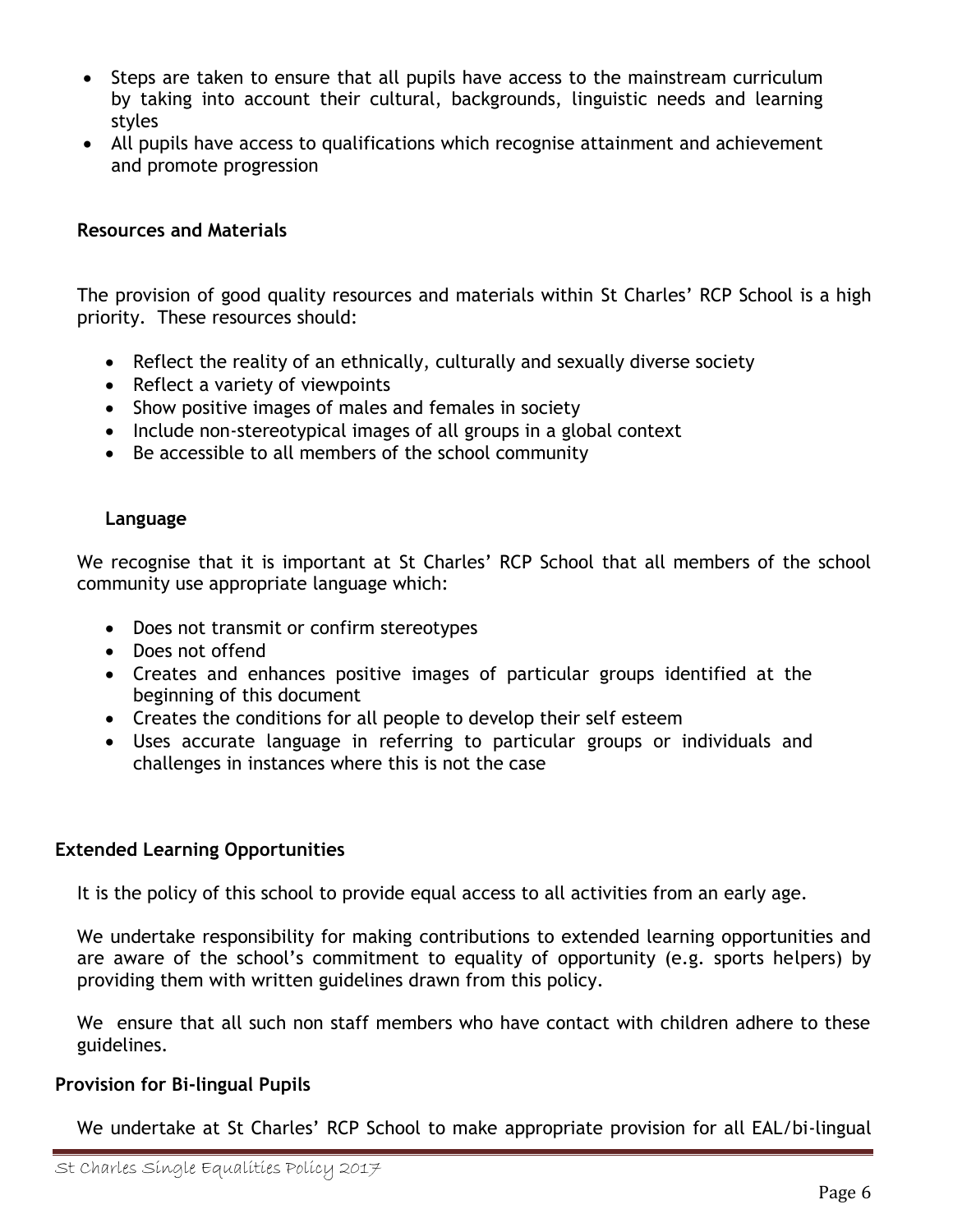children/groups to ensure access to the whole curriculum. These groups may include:

- Pupils for whom English is an additional language
- Pupils who are new to the United Kingdom

# **Personal Development and Pastoral Guidance**

- Staff take account of gender, ethnicity, disability, religion or belief, sexual orientation, age or any other recognised area of discrimination and the experience and needs of particular groups such as Gypsy, Roma and Traveller, refugee and asylum seeker pupils
- All pupils are encouraged to consider the full range of career opportunities available to them with no discriminatory boundaries placed on them due to their disability, gender, race or sexual orientation (whilst acknowledging that a disability may impose some practical boundaries to some career aspirations)
- All pupils/staff/parents/carers are given support, as appropriate, when they experience discrimination
- We recognise that perpetrators may also be victims and require support.
- Positive role models are used throughout the school to ensure that different groups of pupils can see themselves reflected in the school community
- Emphasis is placed on the value that diversity brings to the school community rather than the challenges.

# **Staffing and Staff Development**

We recognise the need for positive role models and distribution of responsibility among staff.

- We encourage the career development and aspirations of all school staff
- It is our policy to provide staff with training and development, which will increase awareness of the needs of different groups of pupils
- Access to opportunities for professional development is monitored on equality grounds
- This must include pupils' access to a balance of male and female staff at all key stages where possible

# **Staff Recruitment**

- All those involved in recruitment and selection are trained and aware of what they should do to avoid discrimination and ensure equality good practice through the recruitment and selection process
- Equalities policies and practices are covered in all staff inductions
- All temporary staff are made aware of policies and practices
- Employment policy and procedures are reviewed regularly to check conformity with legislation and impact
- Governors reserve the right to recruit Catholic teachers to fulfil the role of the school as a voluntary aided RC school.

# **Partnerships with Parents/Carers/Families and the Wider Community**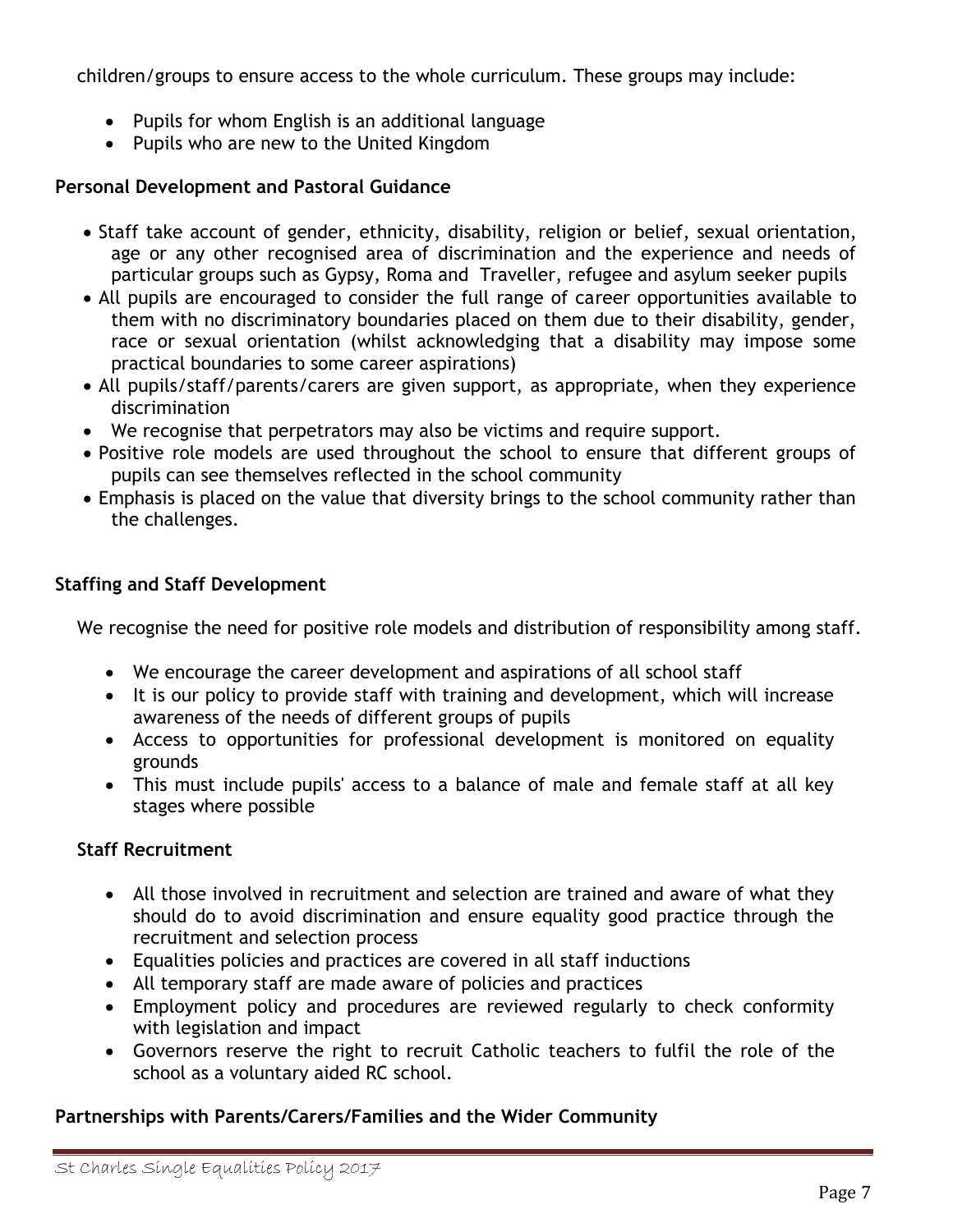We will work with parents/carers to help all pupils to achieve their potential.

- All parents/carers are encouraged to participate in the full life of the school.
- Members of the local community are encouraged to join in school activities
- Exploring the possibility of the school having a role to play in supporting new and settled communities

#### **7 Roles and Responsibilities**

- Our governing body will ensure that the school complies with statutory requirements in respect of this policy and action plan
- The Headteacher is responsible for the implementation of this policy, and will ensure that staff are aware of their responsibilities, that they are given necessary training and support and report progress to the governing body
- The Headteacher has day-to-day responsibility for co-ordinating the implementation of this policy
- Our staff will promote an inclusive and collaborative ethos in the school, challenge inappropriate language and behaviour, respond appropriately to incidents of discrimination and harassment, ensure appropriate support for children with additional needs and maintain a good level of awareness of equalities issues
- All members of the school community have a responsibility to treat each other with respect, to feel valued, and to speak out if they witness or are subject to any inappropriate language or behaviour
- We will take steps to ensure all visitors to the school adhere to our commitment to equality

#### **8 Commissioning and Procurement**

St Charles RCP School will ensure that we buy services from organisations that comply with equality legislation. This will be a significant factor in any tendering process.

#### **9 The Measurement and Impact of the Policy**

This policy will be evaluated and monitored for its impact on pupils, staff, parents and carers from the different groups that make up our school. An action plan will be published to enable an impact assessment to be undertaken at the appropriate time within a given timescale.

#### **10 Publicising the Policy and Plan**

The policy is available to view on the school website.

#### **11 Annual Review of Progress**

This will be reported to Governors each year.

#### **12 Equality Impact Analysis**

This will be undertaken to ensure our work meets the needs of all service users and that no group is disadvantaged or cannot access our service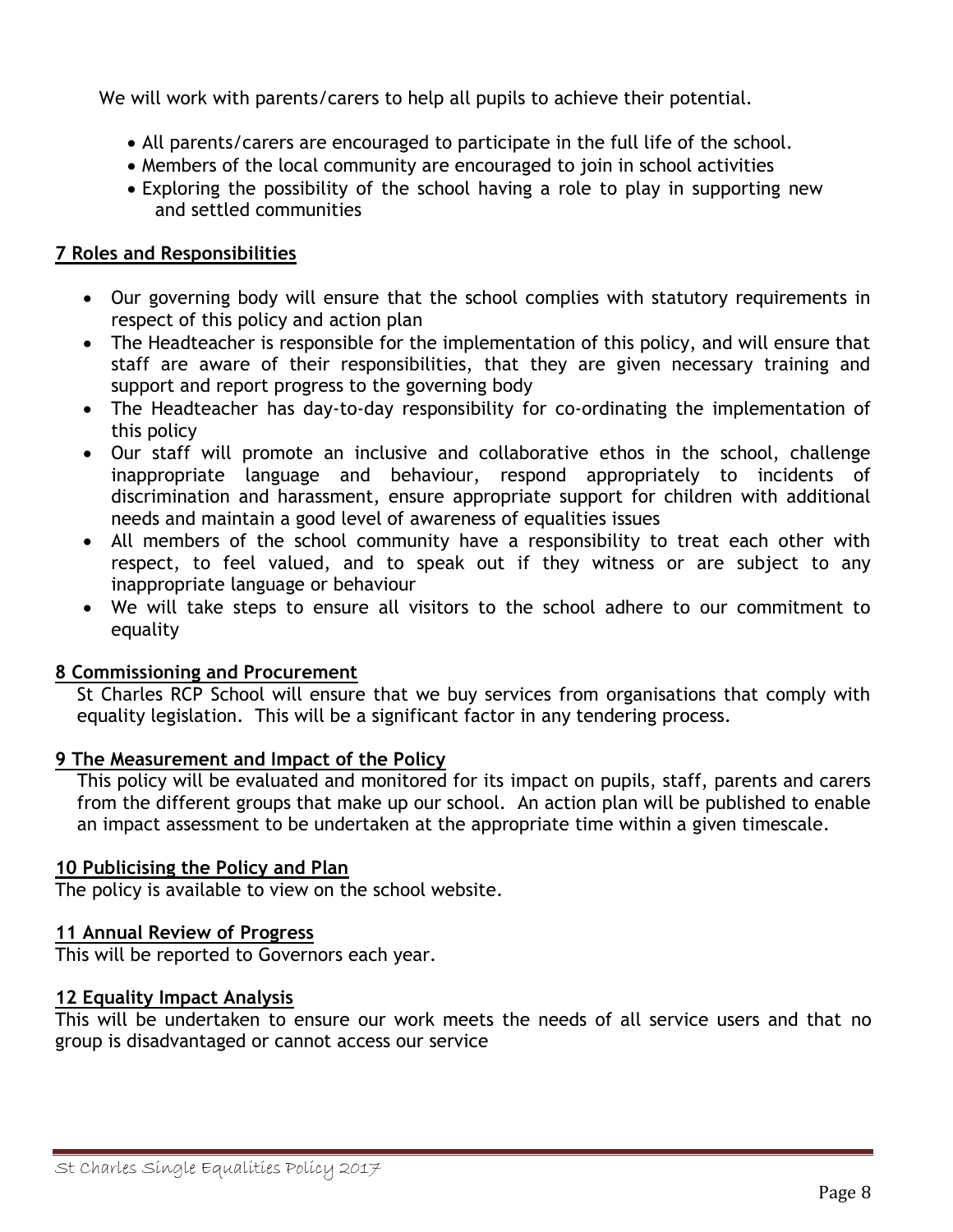# **Appendix 1**

Specific duties - Information and objectives Summary:

There are specific duties which schools have to undertake in relation to the Equality Act 2010: to publish information which shows they have due regard for equalities, as defined by the Act; to publish at least one equality objective.

The information and objectives have to be published by 6 April 2012 at the latest.

In later years the information has to be updated annually and this annual updating is expected to include an indication of progress on achieving the objectives. Objectives have to be prepared and published every four years.

Two guiding principles:

An important principle underlying how schools respond to the specific duties is proportionality. This means that, for example, more information may be expected from a large secondary school than from a small primary, and more than one equality objective may be expected.

A second important principle is flexibility. This means that each individual school is permitted, and indeed expected, to interpret the legislation in ways which are appropriate to its own context, neighbourhood, history and circumstances.

Information showing the school has due regard for equalities:

What is the purpose of publishing equality information?

Each school has to publish information showing it is complying with the requirement (section 149 of the Equality Act 2010) to have due regard for equalities. On the basis of this information each school also has to set itself at least one equality objective.

It is also on the basis of the information which a school publishes that parents, carers, local communities, trade unions and equality organisations will hold the governing body to account. How and where should the information be published?

The information which a school publishes must be accessible, in both senses: a) easy to find and b) easy for a non-specialist to understand.

It is up to each school to decide this for itself. A school should probably use the same means of publishing that it uses for other important information. For many schools this means the document will be on the school website and that a brief summary of it will be posted on noticeboards, and included in newsletters to parents and in the staff handbook.

Other things being equal, it would be appropriate and valuable to publish equality information within, or alongside, the school's self-evaluation documentation.

What about confidentiality?

Is it necessary to publish all relevant information, regardless of how sensitive it is or may be? The answer is that the requirements of the Data Protection Act 1998 will apply, and that normal conventions and rules relating to confidentiality will need to be observed. It follows that not all the relevant information that a school gathers has to be placed in the public domain.

For example, it would not be appropriate to publish information which enables individual pupils or members of staff to be identified. Nor, as a general rule, would it be appropriate to publish information that could be maliciously used to harm a school's reputation.

What sort of information?

What sort of information will count as showing that a school has due regard for equalities, and that it is willing for others to hold it to account?

By and large, each school is permitted and encouraged to answer this question in its own way, according to its own circumstances. However, the government has indicated that minimally every public body must provide demographic information about its service users, and must show that it is aware of different outcomes and inequalities amongst them.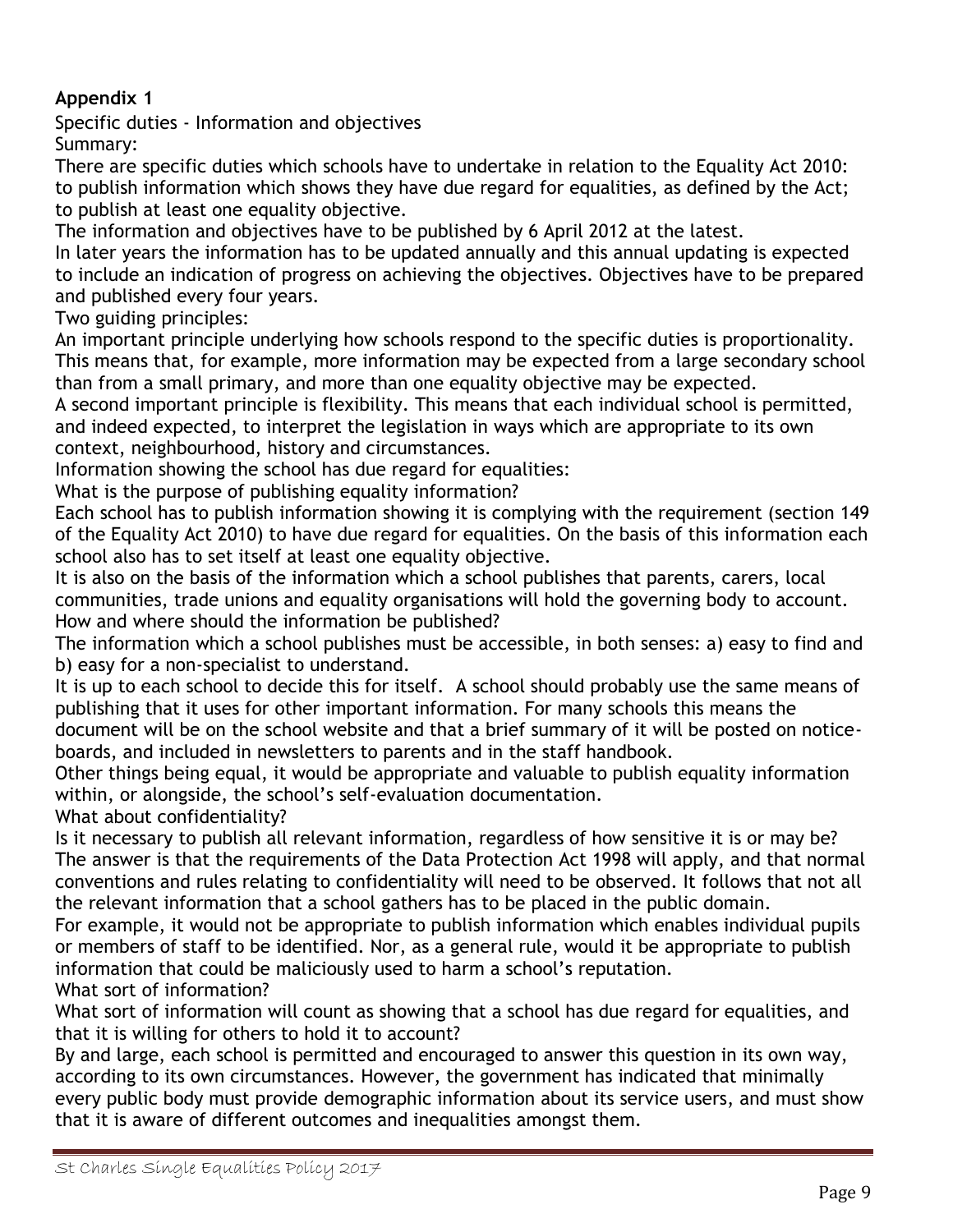In the case of schools, therefore, information needs to be given about the pupil population broken down by ethnicity and gender, and about significant differences in attainment between girls and boys, and between pupils of different ethnic backgrounds.

It is reasonable to assume that demonstrating due regard will involve schools making statements such as those listed below, and illustrating them with examples and further information. The first four, as mentioned above, are essential.

Data about the school population and differences of outcome

The school has data on its composition broken down by year group, ethnicity and gender, and by proficiency in English.

The school has data on its composition broken down by types of impairment and special educational need.

The school has data on inequalities of outcome and participation connected with ethnicity, gender and disability, and with proficiency in English.

The school uses data on inequalities of outcome and involvement when setting itself objectives for achievable and measurable improvements.

Documentation and record-keeping

There are statements of the school's responsibilities under the Equality Act in various school documents. For example, there is a statement of overarching policy, and there may be significant references in the school improvement plan, self-evaluation papers, the prospectus, routine bulletins and newsletters, and occasional letters to parents.

There are references to the school's responsibilities under the Equality Act in the minutes of governors' meetings, staff meetings and senior leadership team meetings, and in the minutes of the School Council.

Before introducing important new policies or measures, the school carefully assesses their potential impact on equalities, positive or negative, and keeps a record of the analysis and judgements which it makes.

Responsibilities

A senior member of staff has special responsibility for equalities matters.

A member of the governing body has a watching brief for equalities matters.

**Staffing** 

The school's programme for continuing professional development (CPD) includes reference to equalities matters, both directly and incidentally.

There is good equal opportunities practice in the recruitment and promotion of staff, both teaching and administrative.

Behaviour and safety

There are clear procedures for dealing with prejudice-related bullying and incidents. Surveys and focus groups show that most pupils feel safe from all kinds of bullying. Curriculum

Focused attention is paid to the needs of specific groups of pupils, for example those who are learning English as an additional language, and there is extra or special provision for certain groups, as appropriate

There is coverage in the curriculum of equalities issues, particularly with regard to tackling prejudice and promoting community cohesion and mutual understanding

There are activities across the curriculum that promote pupils' spiritual, moral, social and cultural development.

The school takes part in certain national projects and award schemes, for example the Lancashire Race Equality Mark; Accord Coalition Inclusivity Award; Black History Month; Disability History Month; Equalities Award; Gypsy, Roma and Traveller History Month; LGBT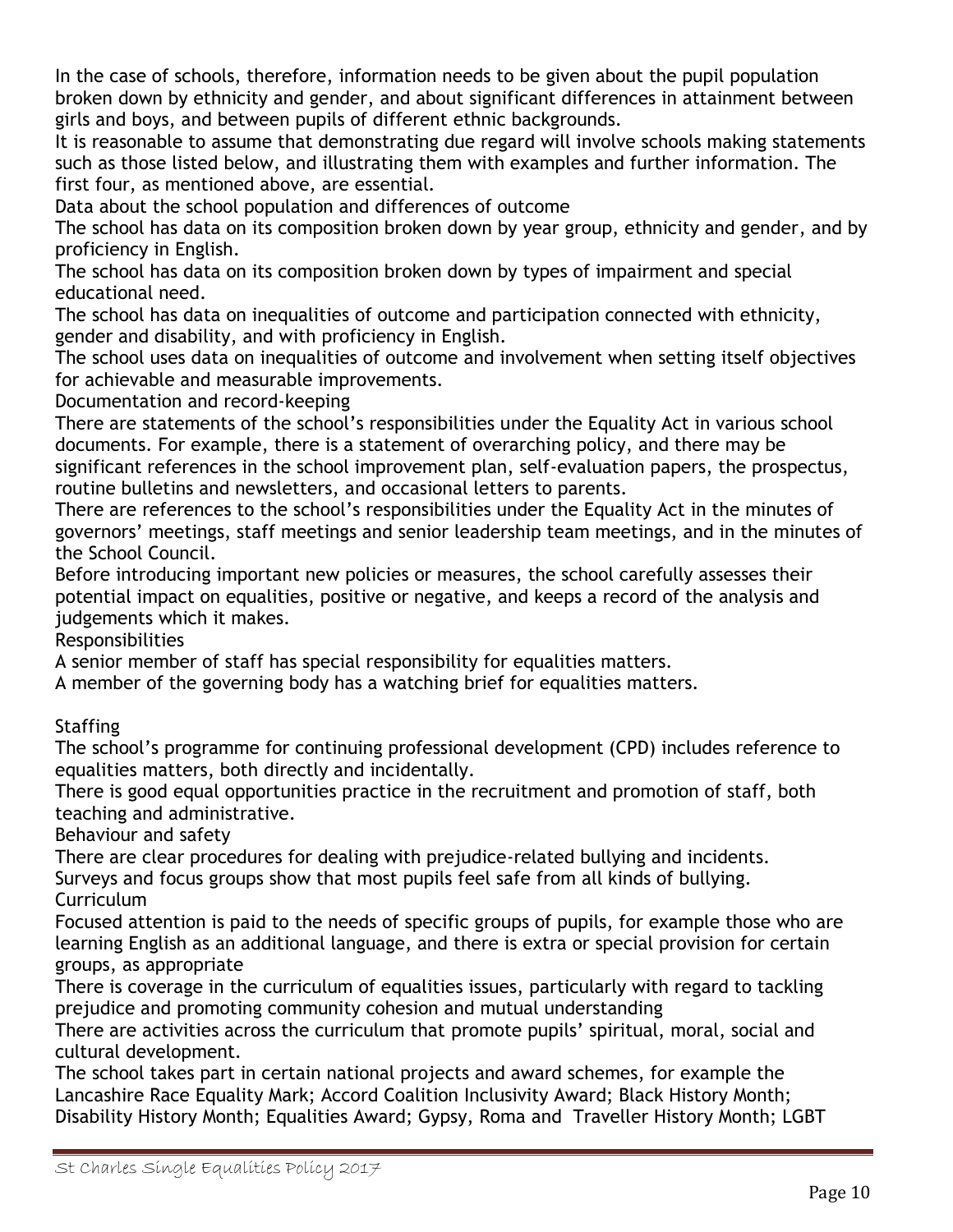History Month; Refugee Week; Rights Respecting Schools Award; and Stonewall School Champions.

In curriculum materials in all subjects there are positive images of disabled people; of gay and lesbian people; of both women and men in non-stereotypical gender roles; and of people from a wide range of ethnic, religious and cultural backgrounds.

Consultation and involvement

The school has procedures for consulting and involving parents and carers, and for engaging with local groups and organisations, and has regard in these for the concerns and requirements of the Equality Act.

The school has procedures for finding out how pupils think and feel about the school, and has regard in these for the concerns of the Equality Act.

Setting objectives:

Introductory notes

Equality objectives have to be specific and measurable, and to be outcome-focused, as distinct from being focused primarily on making improvements in provision, crucially important though such improvements are.

This means the vast majority of equality objectives are likely to be about the closing and narrowing of gaps in attainment and take-up, or else about fostering good relations. Some examples of such objectives are cited below.

Further, equality objectives have to be related to matters highlighted in the information which a school publishes to demonstrate compliance with the public sector equality duty (PSED).

The legal requirement is to publish at least one objective. A single objective might well be sufficient in a very small rural primary school. It would probably be difficult or impossible for an urban primary school, or for a secondary school, to claim that a single objective shows it is taking the public sector equality duty (PSED) seriously.

The actual number of objectives which a school adopts is probably less important than the seriousness and rigour with which it undertakes them.

Other things being equal, equality objectives should be part of, or aligned with, the school improvement plan.

Narrowing the gaps

To narrow the gaps in mathematics and science between children of certain specific minority ethnic backgrounds and other children at key stage 2.

To narrow the gap in participation in the public life of the school between disabled pupils (including learning-disabled pupils) and other pupils.

To narrow the gap in mathematics between boys and girls at the end of Key Stage 1. Fostering good relations

To reduce the incidence of prejudice-related bullying, hostility and suspicion throughout the school, particularly in relation to homophobia and sexism, and hostile attitudes and behaviour towards people who are disabled.

To promote and enhance community cohesion and a sense of shared belonging in the school, and in the school's neighbourhood.

To promote spiritual, moral, social and cultural development through the teaching of English and literacy, with particular reference to issues of equality and diversity.

Questions about each objective which a school adopts

With regard to each objective which a school selects, it will need to consider questions such as those listed below: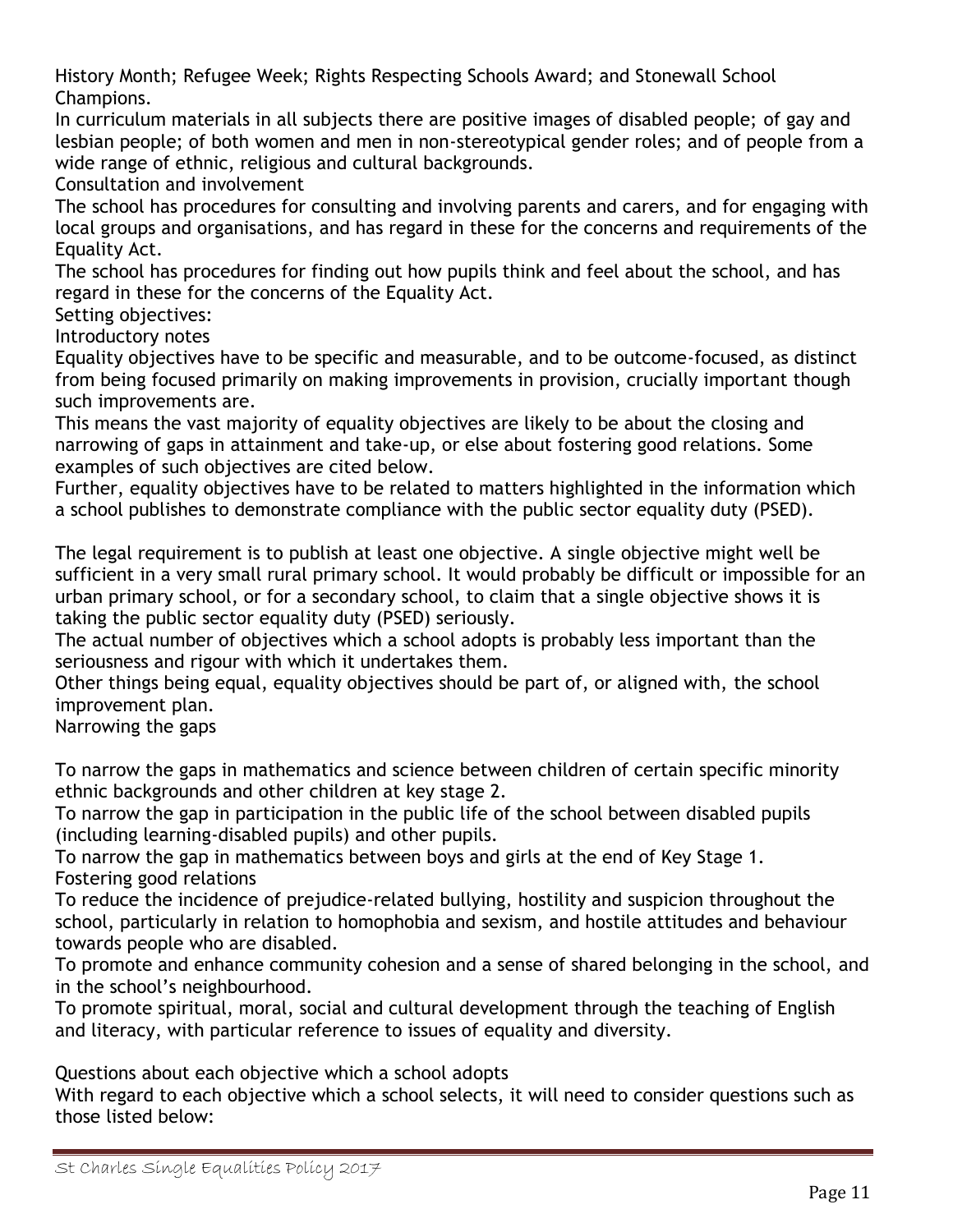1. Background evidence

Why have we chosen this objective? For example, and particularly, what relevant data do we have? Is the rationale for the objective clearly indicated in the published information.

2. Procedure

What in practice are we actually going to do?

3. Responsibility

Who will be responsible for ensuring the objective is pursued and achieved?

4. Measurable success indicators

What will count as relevant and measurable evidence that we are succeeding, or have succeeded?

5. Timings

By when do we expect to see signs of progress or success?

6. Expense

How much are we budgeting, and on what items of expenditure in particular?

7. Resistance

Who may be opposed or lukewarm? How shall we respond to them?

8. Problems

What problems or difficulties may arise, and how shall we deal with them?

9. Learning from others

What plans do we have for finding out what has worked well elsewhere? Do some, or all, staff need extra training?

10. Engagement

Who have we consulted when deciding on this objective?

Note: The information in Appendix 1 is adapted from INSTED - Equalities in Education Resource Folder 2009-11

<http://www.insted.co.uk/equalities.html>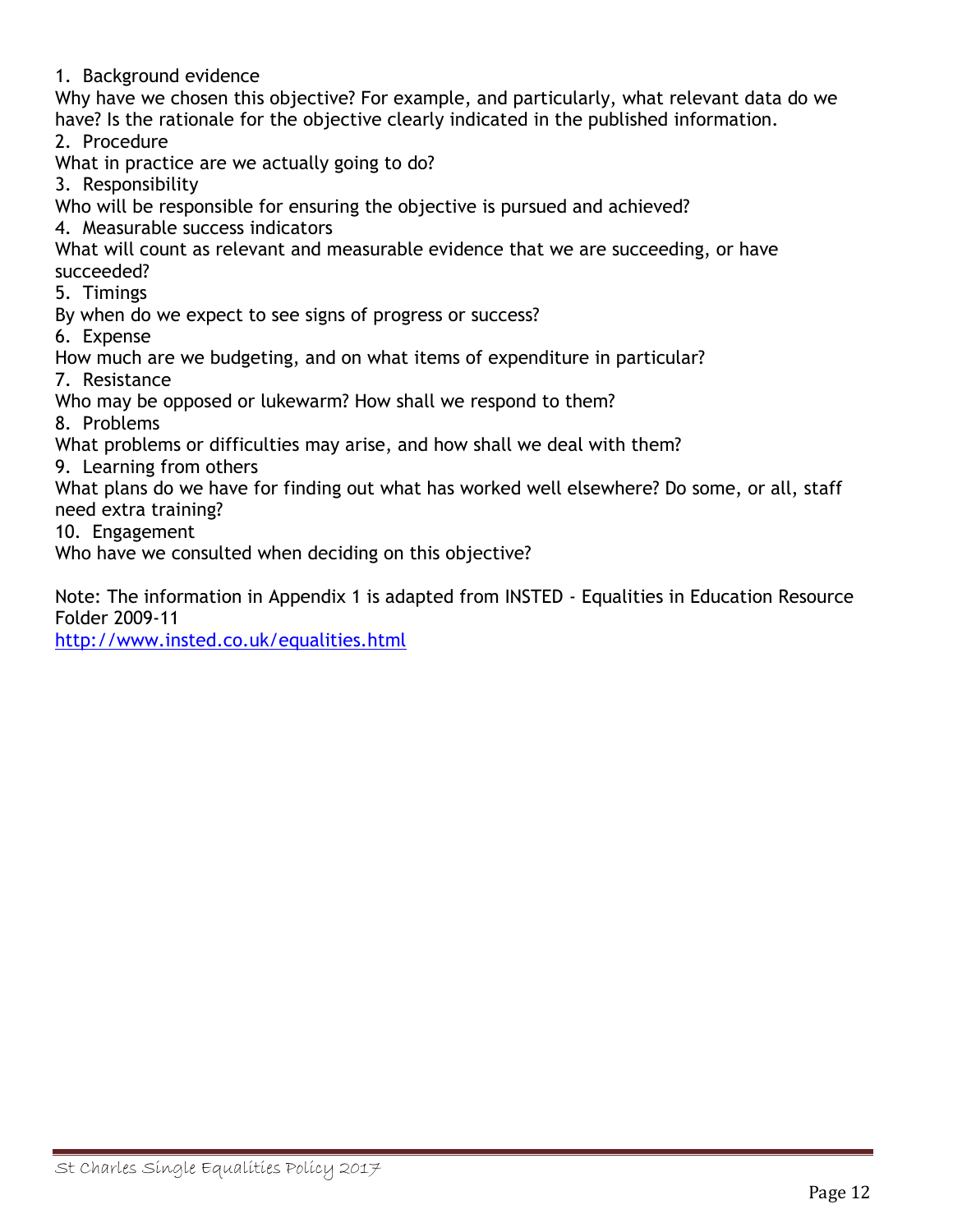Race

The term race includes colour, ethnic origin, nationality, national origin and citizenship as well as race.

Reporting racist incidents in schools

Schools in Lancashire are required to have in place a procedure for dealing with and reporting racist incidents, which includes providing an annual summary of racist incidents to Lancashire County Council.

**Disability** 

What is a disability?

Disability is a physical or mental impairment which has an effect on a person's ability to carry out normal day-to-day activities. That effect must be:

substantial (more than minor or trivial)

adverse

long-term (it has lasted, or is likely to last, for at least a year or for the rest of the life of the person affected).

There is no need for a person to have a specific, medically-diagnosed cause for their impairment – what matters is the effect of the impairment, not the cause.

Examples include hearing or sight impairments, a significant mobility difficulty, mental health conditions or learning difficulties. There are many other types of condition, illness or injury that can result in a person being disabled (eg diabetes, asthma, cancer, arthritis, epilepsy, multiple sclerosis, heart conditions, facial disfigurement).

### **GENDER**

The term gender includes boys, girls, men and women, and transgender/transsexual people. Sexual orientation is a distinct protected characteristic. (The term transgender refers to a range of people who do not feel comfortable with their birth gender).

What is the difference between sex and gender?

Sex refers to biological status as male or female. It includes physical attributes such as sex chromosomes, gonads, sex hormones, internal reproductive structures, and external genitalia. Gender is a term that is often used to refer to ways that people act, interact, or feel about themselves, which are associated with boys/men and girls/women. While aspects of biological sex are the same across different cultures, aspects of gender may not be. Sexual Orientation

Heterosexism is any prejudice and discrimination against individuals and groups who are lesbian, gay, bisexual (LGB) or are perceived to be so. It is based on the assumption that everyone is or should be heterosexual. Expressions of dislike, contempt or fear based on heterosexism are usually known as homophobia, although lesophobia and biphobia are also coming into use.